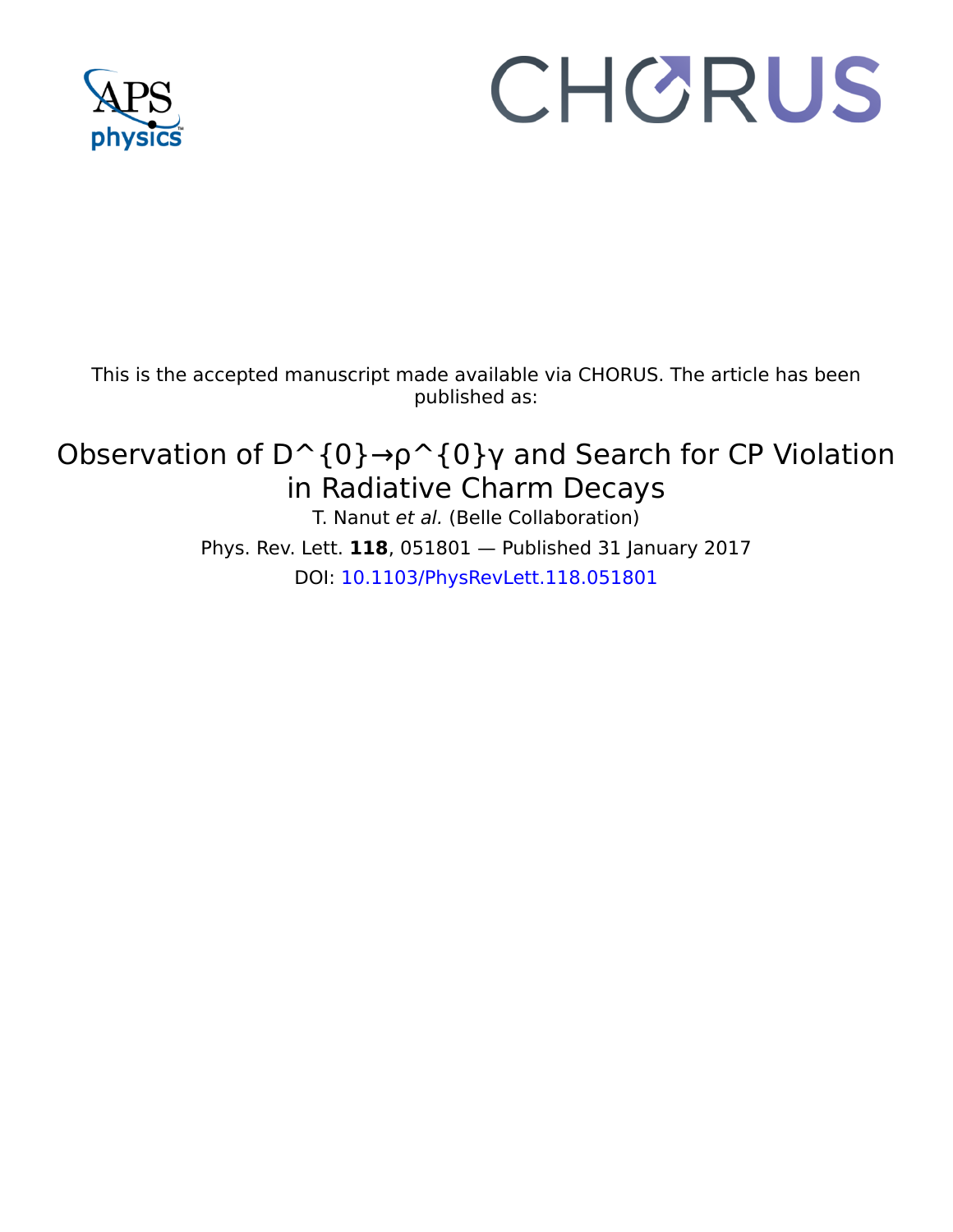## 0bservation of  $D^0 \to \rho^0 \gamma$  and search for  $CP$  violation in radiative charm decays

| $\overline{a}$   | T. Nanut, <sup>27</sup> A. Zupanc, <sup>38,27</sup> I. Adachi, <sup>16,12</sup> H. Aihara, <sup>73</sup> S. Al Said, <sup>67,32</sup> D. M. Asner, <sup>58</sup> V. Aulchenko, <sup>5,57</sup>                                |
|------------------|-------------------------------------------------------------------------------------------------------------------------------------------------------------------------------------------------------------------------------|
| 3                | T. Aushev, <sup>46</sup> R. Ayad, <sup>67</sup> V. Babu, <sup>68</sup> I. Badhrees, <sup>67,31</sup> A. M. Bakich, <sup>66</sup> V. Bansal, <sup>58</sup> P. Behera, <sup>22</sup> V. Bhardwaj, <sup>19</sup>                 |
|                  | J. Biswal, <sup>27</sup> A. Bondar, <sup>5,57</sup> A. Bozek, <sup>53</sup> M. Bračko, <sup>41,27</sup> T. E. Browder, <sup>15</sup> D. Červenkov, <sup>6</sup> V. Chekelian, <sup>42</sup>                                   |
| 5                | A. Chen, $^{50}$ B. G. Cheon, $^{14}$ R. Chistov, $^{37,45}$ K. Cho, $^{33}$ S.-K. Choi, $^{13}$ Y. Choi, $^{65}$ D. Cinabro, $^{78}$ N. Dash, $^{20}$                                                                        |
| $\boldsymbol{6}$ | S. Di Carlo, <sup>78</sup> Z. Doležal, <sup>6</sup> D. Dutta, <sup>68</sup> S. Eidelman, <sup>5,57</sup> H. Farhat, <sup>78</sup> J. E. Fast, <sup>58</sup> T. Ferber, <sup>9</sup> B. G. Fulsom, <sup>58</sup>               |
| $\overline{7}$   | V. Gaur, 68 N. Gabyshev, 5,57 A. Garmash, 5,57 R. Gillard, 78 P. Goldenzweig, <sup>29</sup> B. Golob, <sup>38, 27</sup> K. Hayasaka, <sup>55</sup>                                                                            |
|                  | . H. Hayashii, <sup>49</sup> W.-S. Hou, <sup>52</sup> T. Iijima, <sup>48,47</sup> K. Inami, <sup>47</sup> G. Inguglia, <sup>9</sup> A. Ishikawa, <sup>71</sup> Y. Iwasaki, <sup>16</sup> W. W. Jacobs, <sup>23</sup>          |
|                  |                                                                                                                                                                                                                               |
| $\mathsf g$      | I. Jaegle, <sup>10</sup> D. Joffe, <sup>30</sup> K. K. Joo, <sup>7</sup> T. Julius, <sup>43</sup> A. B. Kaliyar, <sup>22</sup> K. H. Kang, <sup>35</sup> T. Kawasaki, <sup>55</sup> D. Y. Kim, <sup>63</sup>                  |
| 10               | J. B. Kim, $34$ K. T. Kim, $34$ M. J. Kim, $35$ S. H. Kim, $14$ K. Kinoshita, $8$ P. Kodyš, $6$ S. Korpar, $41,27$ P. Krokovny, $5,57$                                                                                        |
| $11\,$           | T. Kuhr, <sup>39</sup> R. Kulasiri, <sup>30</sup> A. Kuzmin, <sup>5, 57</sup> Y.-J. Kwon, <sup>80</sup> J. S. Lange, <sup>11</sup> I. S. Lee, <sup>14</sup> C. H. Li, <sup>43</sup> L. Li, <sup>61</sup> Y. Li, <sup>77</sup> |
| 12               | L. Li Gioi, <sup>42</sup> J. Libby, <sup>22</sup> D. Liventsev, <sup>77, 16</sup> M. Lubej, <sup>27</sup> M. Masuda, <sup>72</sup> T. Matsuda, <sup>44</sup> D. Matvienko, <sup>5,57</sup>                                    |
| 13               | K. Miyabayashi, <sup>49</sup> H. Miyata, <sup>55</sup> R. Mizuk, <sup>37,45,46</sup> G. B. Mohanty, <sup>68</sup> H. K. Moon, <sup>34</sup> M. Nakao, <sup>16,12</sup> K. J. Nath, <sup>21</sup>                              |
| 14               | M. Nayak, <sup>78, 16</sup> N. K. Nisar, <sup>68, 1</sup> S. Nishida, <sup>16, 12</sup> S. Ogawa, <sup>70</sup> S. Okuno, <sup>28</sup> P. Pakhlov, <sup>37, 45</sup> G. Pakhlova, <sup>37, 46</sup>                          |
| 15               | B. Pal, <sup>8</sup> C.-S. Park, <sup>80</sup> C. W. Park, <sup>65</sup> H. Park, <sup>35</sup> S. Paul, <sup>69</sup> T. K. Pedlar, <sup>40</sup> L. Pesántez, <sup>4</sup> R. Pestotnik, <sup>27</sup>                      |
| 16               | M. Petrič, <sup>27</sup> L. E. Piilonen, <sup>77</sup> K. Prasanth, <sup>22</sup> C. Pulvermacher, <sup>16</sup> J. Rauch, <sup>69</sup> M. Ritter, <sup>39</sup> A. Rostomyan, <sup>9</sup>                                  |
| $17\,$           | Y. Sakai, <sup>16, 12</sup> S. Sandilya, <sup>8</sup> L. Santelj, <sup>16</sup> T. Sanuki, <sup>71</sup> Y. Sato, <sup>47</sup> V. Savinov, <sup>59</sup> T. Schlüter, <sup>39</sup> O. Schneider, <sup>36</sup>              |
| 18               | G. Schnell, <sup>2, 18</sup> C. Schwanda, <sup>25</sup> A. J. Schwartz, <sup>8</sup> Y. Seino, <sup>55</sup> K. Senyo, <sup>79</sup> O. Seon, <sup>47</sup> M. E. Sevior, <sup>43</sup>                                       |
| 19               | V. Shebalin, 5,57 C. P. Shen, 3 T.-A. Shibata, 74 J.-G. Shiu, 52 B. Shwartz, 5,57 E. Solovieva, 37, 46 S. Stanič, 56                                                                                                          |
| $20\,$           | M. Starič, <sup>27</sup> J. F. Strube, <sup>58</sup> J. Stypula, <sup>53</sup> T. Sumiyoshi, <sup>75</sup> M. Takizawa, <sup>62,17,60</sup> U. Tamponi, <sup>26,76</sup> F. Tenchini, <sup>43</sup>                           |
|                  | K. Trabelsi, <sup>16, 12</sup> M. Uchida, <sup>74</sup> S. Uno, <sup>16, 12</sup> Y. Ushiroda, <sup>16, 12</sup> G. Varner, <sup>15</sup> A. Vinokurova, <sup>5, 57</sup> V. Vorobyev, <sup>5, 57</sup>                       |
| 21               | A. Vossen, $^{23}$ C. H. Wang, $^{51}$ M.-Z. Wang, $^{52}$ P. Wang, $^{24}$ Y. Watanabe, $^{28}$ E. Widmann, $^{64}$ E. Won, $^{34}$                                                                                          |
| $22\,$           | J. Yamaoka, 58 Y. Yamashita, 54 J. Yelton, <sup>10</sup> Z. P. Zhang, <sup>61</sup> V. Zhilich, <sup>5, 57</sup> V. Zhukova, <sup>45</sup> and V. Zhulanov <sup>5, 57</sup>                                                   |
| 23               | (The Belle Collaboration)                                                                                                                                                                                                     |
| 24               |                                                                                                                                                                                                                               |
| 25               | $1$ Aligarh Muslim University, Aligarh 202002<br><sup>2</sup> University of the Basque Country UPV/EHU, $48080$ Bilbao                                                                                                        |
| 26<br>27         | $3$ Beihang University, Beijing 100191                                                                                                                                                                                        |
| 28               | $4$ University of Bonn, 53115 Bonn                                                                                                                                                                                            |
| 29               | $5$ Budker Institute of Nuclear Physics SB RAS, Novosibirsk 630090                                                                                                                                                            |
| 30               | $6$ Faculty of Mathematics and Physics, Charles University, 121 16 Prague                                                                                                                                                     |
| 31               | <sup>7</sup> Chonnam National University, Kwangju 660-701<br><sup>8</sup> University of Cincinnati, Cincinnati, Ohio 45221                                                                                                    |
| 32<br>33         | $9$ Deutsches Elektronen-Synchrotron, 22607 Hamburg                                                                                                                                                                           |
| 34               | $10$ University of Florida, Gainesville, Florida 32611                                                                                                                                                                        |
| 35               | $11$ Justus-Liebig-Universität Gießen, 35392 Gießen                                                                                                                                                                           |
| 36               | $12$ SOKENDAI (The Graduate University for Advanced Studies), Hayama 240-0193                                                                                                                                                 |
| 37               | $13 Gyeongsang National University, Chinju 660-701$                                                                                                                                                                           |
| 38               | $14$ Hanyang University, Seoul 133-791<br><sup>15</sup> University of Hawaii, Honolulu, Hawaii 96822                                                                                                                          |
| 39<br>40         | <sup>16</sup> High Energy Accelerator Research Organization (KEK), Tsukuba 305-0801                                                                                                                                           |
| 41               | <sup>17</sup> J-PARC Branch, KEK Theory Center, High Energy Accelerator Research Organization (KEK), Tsukuba 305-0801                                                                                                         |
| 42               | <sup>18</sup> IKERBASQUE, Basque Foundation for Science, $48013$ Bilbao                                                                                                                                                       |
| 43               | <sup>19</sup> Indian Institute of Science Education and Research Mohali, SAS Nagar, 140306                                                                                                                                    |
| 44               | $^{20}$ Indian Institute of Technology Bhubaneswar, Satya Nagar 751007<br>$^{21}$ Indian Institute of Technology Guwahati, Assam $781039$                                                                                     |
| 45<br>46         | $^{22}$ Indian Institute of Technology Madras, Chennai 600036                                                                                                                                                                 |
| 47               | $^{23}$ Indiana University, Bloomington, Indiana $47408$                                                                                                                                                                      |
| 48               | <sup>24</sup> Institute of High Energy Physics, Chinese Academy of Sciences, Beijing 100049                                                                                                                                   |
| 49               | <sup>25</sup> Institute of High Energy Physics, Vienna 1050                                                                                                                                                                   |
| 50               | $^{26}$ INFN - Sezione di Torino, 10125 Torino                                                                                                                                                                                |
| 51               | $27 J. Stefan Institute, 1000 Ljubljana$<br>$28$ Kanagawa University, Yokohama 221-8686                                                                                                                                       |
| 52<br>53         | <sup>29</sup> Institut für Experimentelle Kernphysik, Karlsruher Institut für Technologie, 76131 Karlsruhe                                                                                                                    |
| 54               | $30$ Kennesaw State University, Kennesaw, Georgia 30144                                                                                                                                                                       |
| 55               | $31$ King Abdulaziz City for Science and Technology, Riyadh 11442                                                                                                                                                             |
| 56               | <sup>32</sup> Department of Physics, Faculty of Science, King Abdulaziz University, Jeddah 21589                                                                                                                              |
| 57               | $33$ Korea Institute of Science and Technology Information, Daejeon $305-806$                                                                                                                                                 |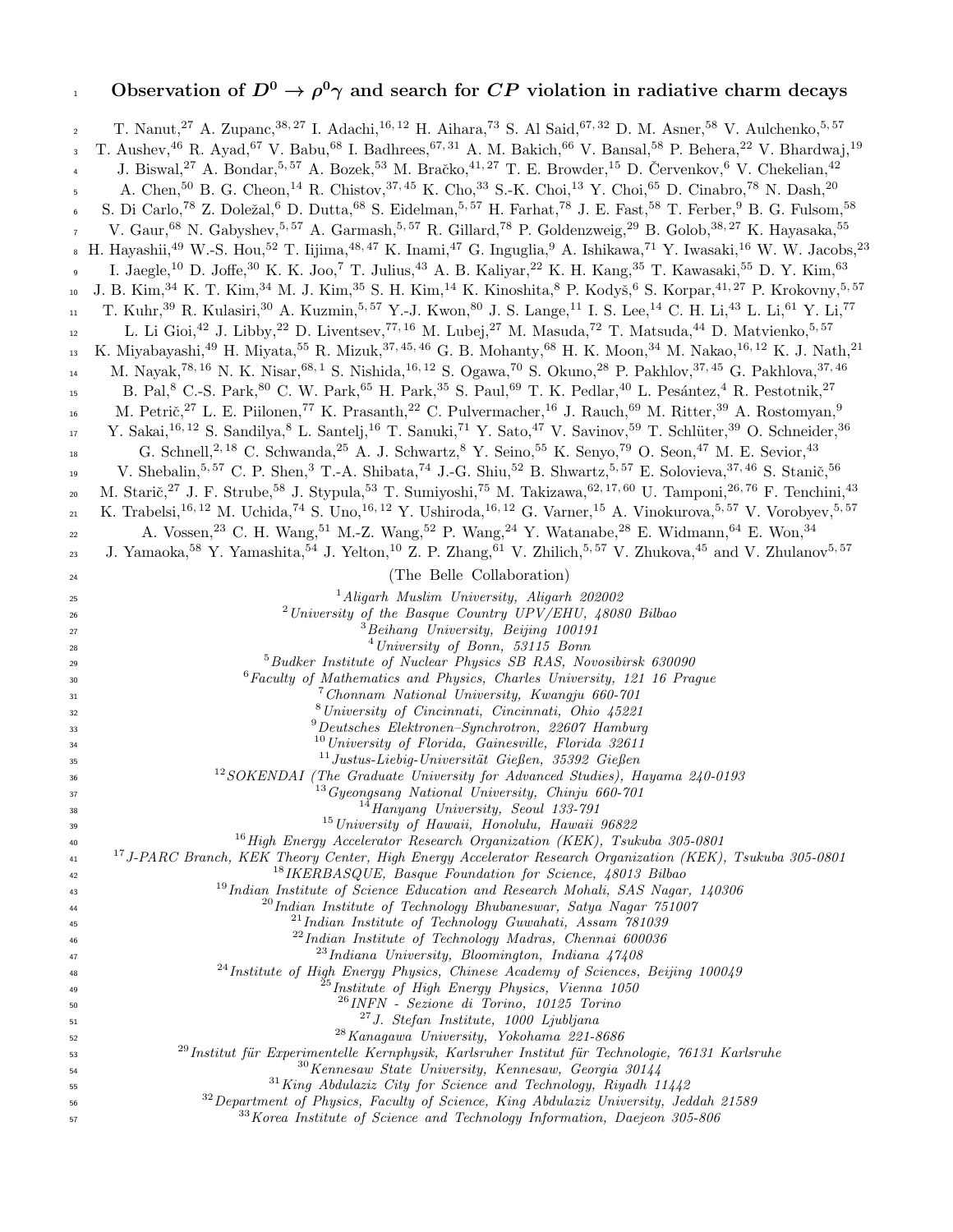| 58  | $34$ Korea University, Seoul 136-713                                                            |
|-----|-------------------------------------------------------------------------------------------------|
| 59  | $35$ Kyungpook National University, Daegu 702-701                                               |
| 60  | $36$ École Polytechnique Fédérale de Lausanne (EPFL), Lausanne 1015                             |
| 61  | <sup>37</sup> P.N. Lebedev Physical Institute of the Russian Academy of Sciences, Moscow 119991 |
| 62  | <sup>38</sup> Faculty of Mathematics and Physics, University of Ljubljana, 1000 Ljubljana       |
| 63  | $39$ Ludwig Maximilians University, 80539 Munich                                                |
| 64  | $^{40}$ Luther College, Decorah, Iowa 52101                                                     |
| 65  | $41$ University of Maribor, 2000 Maribor                                                        |
| 66  | <sup>42</sup> Max-Planck-Institut für Physik, 80805 München                                     |
| 67  | <sup>43</sup> School of Physics, University of Melbourne, Victoria 3010                         |
| 68  | <sup>44</sup> University of Miyazaki, Miyazaki 889-2192                                         |
| 69  | <sup>45</sup> Moscow Physical Engineering Institute, Moscow 115409                              |
| 70  | <sup>46</sup> Moscow Institute of Physics and Technology, Moscow Region 141700                  |
| 71  | <sup>47</sup> Graduate School of Science, Nagoya University, Nagoya 464-8602                    |
| 72  | <sup>48</sup> Kobayashi-Maskawa Institute, Nagoya University, Nagoya 464-8602                   |
| 73  | $49$ Nara Women's University, Nara 630-8506                                                     |
| 74  | $50 National Central University, Chung-li$ 32054                                                |
| 75  | $51$ National United University, Miao Li 36003                                                  |
| 76  | <sup>52</sup> Department of Physics, National Taiwan University, Taipei 10617                   |
| 77  | $53\,H$ . Niewodniczanski Institute of Nuclear Physics, Krakow 31-342                           |
| 78  | <sup>54</sup> Nippon Dental University, Niigata 951-8580                                        |
| 79  | $55\,Niigata$ University, Niigata 950-2181                                                      |
| 80  | <sup>56</sup> University of Nova Gorica, 5000 Nova Gorica                                       |
| 81  | <sup>57</sup> Novosibirsk State University, Novosibirsk 630090                                  |
| 82  | 58 Pacific Northwest National Laboratory, Richland, Washington 99352                            |
| 83  | <sup>59</sup> University of Pittsburgh, Pittsburgh, Pennsylvania 15260                          |
| 84  | $^{60}$ Theoretical Research Division, Nishina Center, RIKEN, Saitama 351-0198                  |
| 85  | $61$ University of Science and Technology of China, Hefei 230026                                |
| 86  | $62$ Showa Pharmaceutical University, Tokyo 194-8543                                            |
| 87  | $63$ Soongsil University, Seoul 156-743                                                         |
| 88  | $64$ Stefan Meyer Institute for Subatomic Physics, Vienna 1090                                  |
| 89  | $65$ Sungkyunkwan University, Suwon 440-746                                                     |
| 90  | <sup>66</sup> School of Physics, University of Sydney, New South Wales 2006                     |
| 91  | $67$ Department of Physics, Faculty of Science, University of Tabuk, Tabuk $71451$              |
| 92  | <sup>68</sup> Tata Institute of Fundamental Research, Mumbai 400005                             |
| 93  | $69$ Department of Physics, Technische Universität München, 85748 Garching                      |
| 94  | $70$ Toho University, Funabashi 274-8510                                                        |
| 95  | <sup>71</sup> Department of Physics, Tohoku University, Sendai 980-8578                         |
| 96  | $72$ Earthquake Research Institute, University of Tokyo, Tokyo 113-0032                         |
| 97  | <sup>73</sup> Department of Physics, University of Tokyo, Tokyo 113-0033                        |
| 98  | $^{74}$ Tokyo Institute of Technology, Tokyo 152-8550                                           |
| 99  | <sup>75</sup> Tokyo Metropolitan University, Tokyo 192-0397                                     |
| 100 | $76$ University of Torino, 10124 Torino                                                         |
| 101 | <sup>77</sup> Virginia Polytechnic Institute and State University, Blacksburg, Virginia 24061   |
| 102 | <sup>78</sup> Wayne State University, Detroit, Michigan 48202                                   |
| 103 | <sup>79</sup> Yamagata University, Yamagata 990-8560                                            |
| 104 | <sup>80</sup> Yonsei University, Seoul 120-749                                                  |
|     |                                                                                                 |

We report the first observation of the radiative charm decay  $D^0 \to \rho^0 \gamma$  and the first search for CF violation in decays  $D^0 \to \rho^0 \gamma$ ,  $\phi \gamma$ , and  $\overline{K}^{*0}(892)\gamma$ , using a data sample of 943 fb<sup>-1</sup> collected with the Belle detector at the KEKB asymmetric-energy  $e^+e^-$  collider. The branching fraction is measured to be  $\mathcal{B}(D^0 \to \rho^0 \gamma) = (1.77 \pm 0.30 \pm 0.07) \times 10^{-5}$ , where the first uncertainty is statistical and the second is systematic. The obtained CP asymmetries,  $\mathcal{A}_{CP} (D^0 \to \rho^0 \gamma) = +0.056 \pm 0.152 \pm 0.006$ ,  $\mathcal{A}_{CP} (D^0 \to \phi \gamma) = -0.094 \pm 0.066 \pm 0.001$ , and  $\mathcal{A}_{CP} (D^0 \to \overline{K}^{*0} \gamma) = -0.003 \pm 0.020 \pm 0.000$ , are consistent with no  $CP$  violation. We also present an improved measurement of the branching fractions  $\mathcal{B}(D^0 \to \phi \gamma) = (2.76 \pm 0.19 \pm 0.10) \times 10^{-5}$  and  $\mathcal{B}(D^0 \to \overline{K}^{*0} \gamma) = (4.66 \pm 0.21 \pm 0.21) \times 10^{-4}$ .

<sup>105</sup> PACS numbers: 11.30.Er, 13.20.Fc, 13.25.Ft

106 Within the Standard Model (SM), charge-parity  $(CP)$  109 matrix [\[1\]](#page-7-0) and is expected to be very small for charmed 107 violation in weak decays of hadrons arises due to a sin- 110 hadrons: up to a few  $10^{-3}$  [\[2–](#page-7-1)[4\]](#page-7-2). Observation of CP <sup>108</sup> gle irreducible phase in the Cabibbo-Kobayashi-Maskawa <sup>111</sup> violation above the SM expectation would be an indi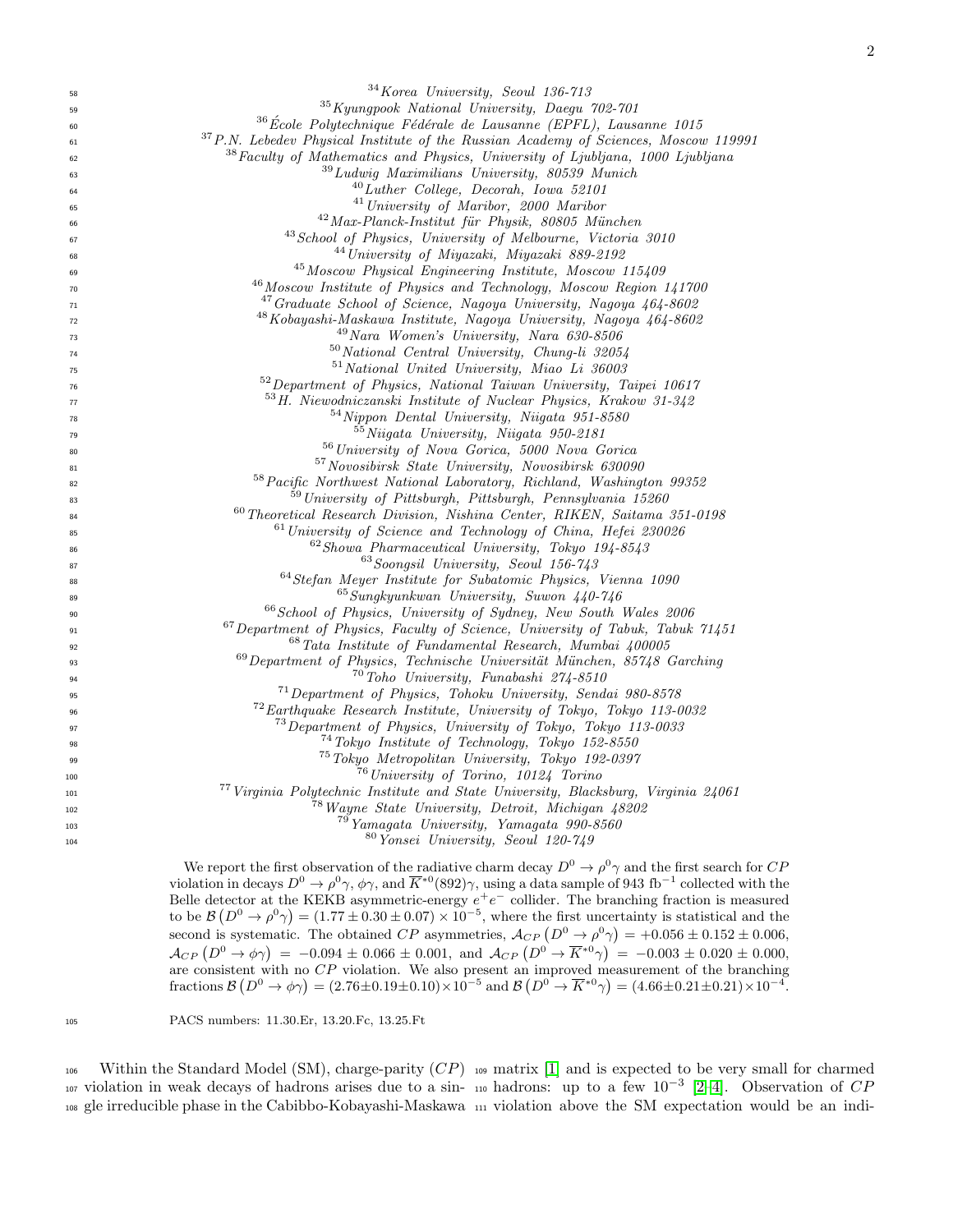<sup>113</sup> sector has been extensively probed in the past decade <sup>169</sup> tions. Charged particles are reconstructed in the tracking <sup>114</sup> in many different decays [\[5\]](#page-7-3), reaching a sensitivity below <sup>170</sup> system. A likelihood ratio for a given track to be a kaon  $115 \t0.1\%$  in some cases [\[6\]](#page-7-4). The search for CP violation in  $171 \t{or}$  pion is obtained by utilizing specific ionization in the <sup>116</sup> radiative charm decays is complementary to the searches <sup>172</sup> CDC, light yield from the ACC, and information from <sup>117</sup> that have been exclusively performed in hadronic or lep-<sup>173</sup> the TOF. Photons are detected with the ECL and re- $\mu_{18}$  tonic decays. Theoretical calculations [\[7,](#page-7-5) [8\]](#page-7-6) show that,  $\mu_4$  quired to have energies of at least 540 MeV. To suppress 119 in SM extensions with chromomagnetic dipole operators, 175 events with two daughter photons from a  $\pi^0$  decay form-<sup>120</sup> sizable CP asymmetries can be expected in  $D^0 \to \phi \gamma$  <sup>176</sup> ing a merged cluster, we restrict the ratio of the energy <sup>121</sup> and  $\rho^0\gamma$  decays. No experimental results exist to date <sup>177</sup> deposited in a 3 × 3 array of ECL crystals ( $E_9$ ) and that <sup>122</sup> regarding CP violation in any of the radiative D decays. <sup>178</sup> in the enclosing  $5\times 5$  array  $(E_{25})$  to be above 0.94. About <sup>123</sup> Radiative charm decays are dominated by long-range <sup>179</sup> 63% of merged clusters are rejected by this requirement. 124 non-perturbative processes that can enhance the branch-180 We retain candidate  $\rho^0$ ,  $\phi$ , or  $\overline{K}^{*0}$  resonances if their  $\mu$ <sub>125</sub> ing fractions up to 10<sup>-4</sup>, whereas short-range interactions  $\mu$ <sub>31</sub> invariant masses are within 150, 11, or 60 MeV/c<sup>2</sup> of <sup>126</sup> are predicted to yield rates at the level of 10<sup>-8</sup> [\[9,](#page-7-7) [10\]](#page-7-8). <sup>182</sup> their nominal masses [\[22\]](#page-7-20), respectively. The  $D^0$  mesons <sup>127</sup> Measurements of branching fractions of these decays can <sup>183</sup> are required to originate from  $D^{*+} \to D^0 \pi^+$  in order to <sup>128</sup> therefore be used to test the QCD-based calculations of <sup>184</sup> identify the  $D^0$  flavor and to suppress the combinato-<sup>129</sup> long-distance dynamics. The radiative decay  $D^0 \to \phi \gamma$  <sup>185</sup> rial background. The associated track must satisfy the <sup>130</sup> was first observed by Belle [\[11\]](#page-7-9) and later measured with <sup>186</sup> aforementioned pion-hypothesis requirement. The  $D^0$ 131 increased precision by BABAR [\[12\]](#page-7-10). In the same study, 187 daughters are refitted to a common vertex, and the re-<sup>132</sup> BABAR made the observation of  $D^0 \to \overline{K}^{*0}(892)\gamma$ . As <sup>188</sup> sulting  $D^0$  and the slow pion candidate from  $D^{*+}$  decay 133 for  $D^0 \to \rho^0 \gamma$ , CLEO II has set an upper limit on its 189 are constrained to originate from a common point within  $_{134}$  branching fraction at  $2 \times 10^{-4}$  [\[13\]](#page-7-11).

<sup>136</sup>  $D^0 \to \rho^0 \gamma$ , improved branching fraction measurements of <sup>192</sup> rial background, we restrict the energy released in the  $\mu_{137} D^0 \to \phi \gamma$  and  $\overline{K}^{*0} \gamma$ , as well as the first search for  $CP$  vi- 193 decay,  $q \equiv M(D^{*+}) - M(D^0) - m(\pi^+)$ , where m is the <sup>138</sup> olation in all three decays. Inclusion of charge-conjugate <sup>194</sup> nominal mass, to lie in a  $\pm 0.6 \,\mathrm{MeV}/c^2$  window around <sup>139</sup> modes is implied unless noted otherwise. The measure-<sup>195</sup> the nominal value [\[22\]](#page-7-20). To further reduce the combinato-<sup>140</sup> ments are based on 943 fb<sup>-1</sup> of data collected at or near <sup>196</sup> rial background contribution, we require the momentum 141 the  $\Upsilon(nS)$  resonances  $(n=2,3,4,5)$  with the Belle detec-197 of the  $D^{*+}$  in the center-of-mass system  $[p_{\text{CMS}}(D^{*+})]$  to 142 tor [\[14,](#page-7-12) [15\]](#page-7-13), operating at the KEKB asymmetric-energy 198 exceed 2.72, 2.42, and 2.17 GeV/c in the  $\rho^0 \gamma$ ,  $\phi \gamma$ , and 143  $e^+e^-$  collider [\[16,](#page-7-14) [17\]](#page-7-15). The detector components relevant 199  $\overline{K}^{*0}\gamma$  modes, respectively.  $_{144}$  for our study are: a tracking system comprising a sili-  $_{200}$  We measure the branching fractions and  $CP$  asym-<sup>145</sup> con vertex detector and a 50-layer central drift chamber <sup>201</sup> metries of aforementioned radiative decays relative to <sup>146</sup> (CDC), a particle identification (PID) system that con- 202 well-measured hadronic  $D^0$  decays to  $\pi^+\pi^-, K^+K^-$ , and 147 sists of a barrel-like arrangement of time-of-flight scintil- 203  $K^-\pi^+$  for the  $\rho^0$ ,  $\phi$ , and  $\overline{K}^{*0}$  mode, respectively. The <sup>148</sup> lation counters (TOF) and an array of aerogel threshold <sup>204</sup> signal branching fraction is <sup>149</sup> Cherenkov counters (ACC), and a CsI(Tl) crystal-based <sup>150</sup> electromagnetic calorimeter (ECL). All are located in-<sup>151</sup> side a superconducting solenoid coil that provides a 1.5 <sup>152</sup> T magnetic field.

 We use Monte Carlo (MC) events, generated using EVTGEN [\[18\]](#page-7-16), JETSET [\[19\]](#page-7-17) and PHOTOS [\[20\]](#page-7-18), followed with a GEANT3 [\[21\]](#page-7-19) based detector simulation, repre- senting six times the data luminosity, to devise selection criteria and investigate possible sources of background. The selection optimization is performed by maximizing <sup>158</sup> The selection optimization is performed by maximizing<br><sup>159</sup>  $S/\sqrt{S+B}$ , where S (B) is the number of signal (back-<sup>160</sup> ground) events in a signal window of the reconstructed  $_{209}$  depends not only on the CP asymmetry,  $\mathcal{A}_{CP}$  =  $D^0$  invariant mass  $1.8\,\text{GeV}/c^2 < M(D^0) < 1.9\,\text{GeV}/c^2$ . 210  $[\mathcal{B}(D^0 \to f) - \mathcal{B}(\overline{D}{}^0 \to \overline{f})]/[\mathcal{B}(D^0 \to f) + \mathcal{B}(\overline{D}{}^0 \to \overline{f})],$ <sup>162</sup> The branching fraction of  $D^0 \to \rho^0 \gamma$  is set to  $3 \times 10^{-5}$  in <sub>211</sub> but also on the contributions from the forward-backward 163 simulations in accordance with Ref. [\[7\]](#page-7-5), while the branch-  $_{212}$  production asymmetry  $(A_{FB})$  [\[23–](#page-7-21)[25\]](#page-7-22) and the asymme- ing fractions of the other two decay modes are set to their <sup>213</sup> try due to different reconstruction efficiencies for pos-world-average values [\[22\]](#page-7-20).

166 We reconstruct  $D^0$  mesons by combining a  $\rho^0$ ,  $\phi$ , or <sup>167 a</sup>  $\overline{K}^{*0}$  with a photon. The vector resonances are formed <sub>216</sub> imation assuming all terms to be small. The last two

<sup>112</sup> cation of new physics. This phenomenon in the charm <sup>168</sup> from  $\pi^+\pi^-$  ( $\rho^0$ ),  $K^+K^-$  ( $\phi$ ), and  $K^-\pi^+$  ( $\overline{K}^{*0}$ ) combina-135 In this Letter, we present the first observation of  $191 \cdot 10^{-3}$  are required for both fits. To suppress combinato-<sup>190</sup> the interaction point region. Confidence levels exceeding

$$
\mathcal{B}_{\text{sig}} = \mathcal{B}_{\text{norm}} \times \frac{N_{\text{sig}}}{N_{\text{norm}}} \times \frac{\varepsilon_{\text{norm}}}{\varepsilon_{\text{sig}}}, \qquad (1)
$$

205 where N is the extracted yield,  $\varepsilon$  the reconstruction effi- $_{206}$  ciency, and  $\beta$  the branching fraction for the correspond- $207$  ing mode. The raw asymmetry in decays of  $D^0$  mesons  $_{208}$  to a specific final state f,

<span id="page-3-0"></span>
$$
A_{\text{raw}} = \frac{N(D^0 \to f) - N(\overline{D}^0 \to \overline{f})}{N(D^0 \to f) + N(\overline{D}^0 \to \overline{f})},\tag{2}
$$

<sup>214</sup> itively and negatively charged particles  $(A_{\varepsilon}^{\pm})$ :  $A_{\text{raw}} =$ <sup>215</sup>  $A_{CP} + A_{FB} + A_{\varepsilon}^{\pm}$ . Here, we have used a linear approx-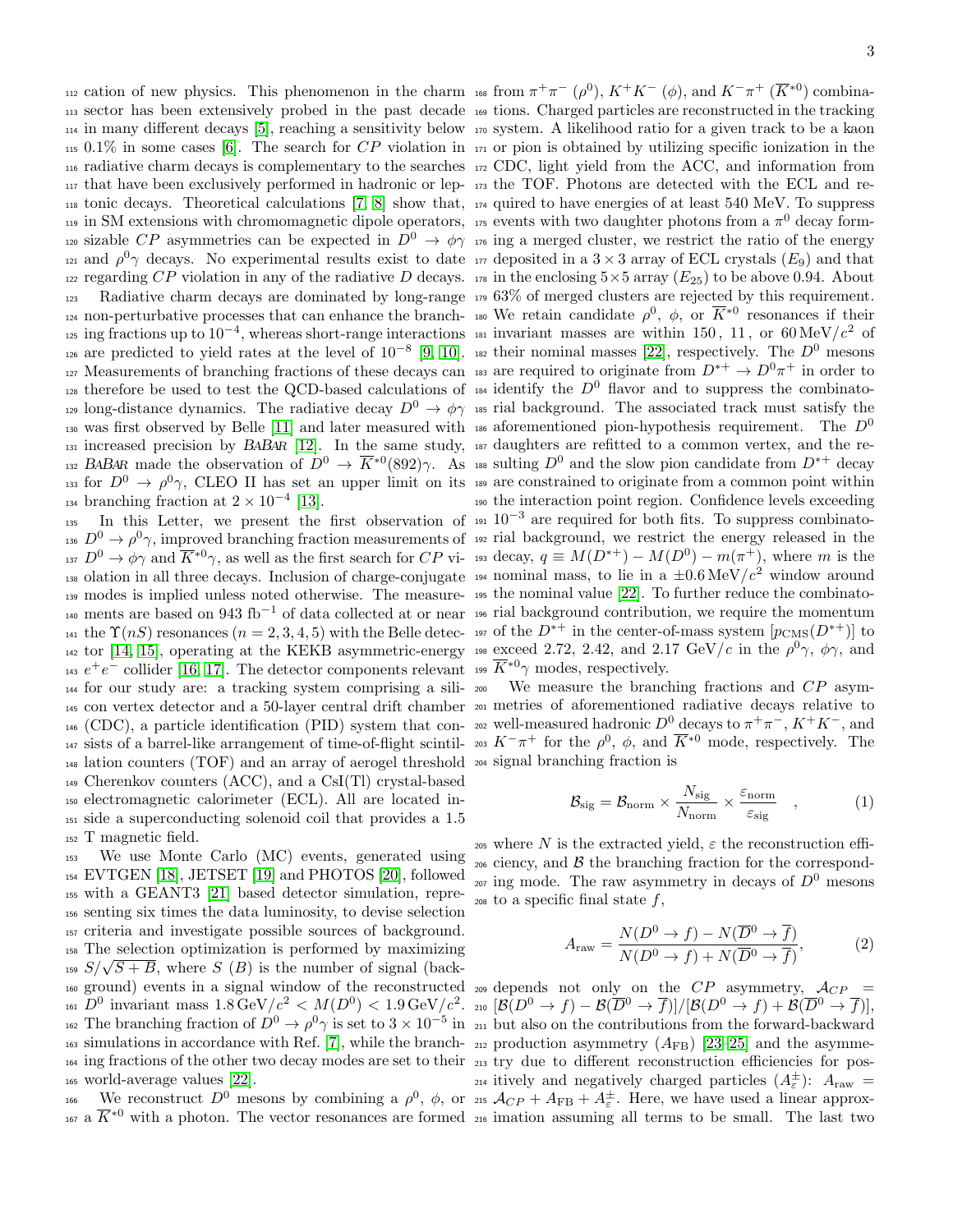<sup>217</sup> terms can be eliminated using the same normalization  $z_7$  the  $\overline{K}^{*0}$  mode, the π<sup>0</sup>- and η-type backgrounds are the <sup>218</sup> mode as used in the branching fraction measurements:

<span id="page-4-0"></span>
$$
\mathcal{A}_{CP}^{\text{sig}} = A_{\text{raw}}^{\text{sig}} - A_{\text{raw}}^{\text{norm}} + \mathcal{A}_{CP}^{\text{norm}},\tag{3}
$$

<sup>220</sup> the normalization mode [\[5\]](#page-7-3).

221 222 decays, with the  $\pi^0$  subsequently decaying to a pair of 278  $\pi^+\pi^-(K^-\pi^+)$  with the photon being emitted as final 223 photons, e.g.,  $D^0 \to \phi \pi^0 (\to \gamma \gamma)$ . If one of the daughter 279 state radiation (FSR), and  $K^-\rho^+$  with the photon aris- $_{224}$  photons is missed in the reconstruction, the final state  $_{280}$  ing from the radiative decay of the charged  $\rho$  meson. As <sup>225</sup> mimics the signal decay. Such events are suppressed with <sup>281</sup> there are no missing particles, these decays exhibit the 226 a dedicated  $\pi^0$  veto in the form of a neural network [\[26\]](#page-7-23) 282 same  $M(D^0)$  distribution as the signal decays. We jointly <sup>227</sup> constructed from two mass-veto variables, described be-<sup>283</sup> denote them as irreducible background. Their yields are <sup>228</sup> low. The signal photon is paired for the first (second) <sup>284</sup> fixed to MC expectations and the known branching frac-<sup>229</sup> time with all other photons in the event having an en-<sup>285</sup> tions [\[22\]](#page-7-20). The remaining combinatorial background is 230 ergy greater than 30 (75) MeV. The pair in each set whose 286 parametrized in  $M(D^0)$  with an exponential function in 231 diphoton invariant mass lies closest to  $m(\pi^0)$  is fed to the 287 the  $\phi$  mode and a second-order Chebyshev polynomial 232 network. The final criterion on the veto variable rejects 288 in the  $\rho^0$  and  $\overline{K}^{*0}$  modes. All parameters describing the 233 about 60% of background while retaining  $85\%$  of signal. 289 combinatorial background are allowed to vary in the fit. <sup>234</sup> With this method, we reject 13% more background at <sup>290</sup> Possible correlations among the fit variables are negli-235 the same signal efficiency as compared to the veto used 291 gible, except for the  $\overline{K}^{*0}\pi^0$  and  $K^-\rho^+$  backgrounds in 236 in previous Belle analyses [\[27\]](#page-7-24). A similar veto is con-292 the  $\overline{K}^{*0}$  mode that are accomodated with an additional 237 sidered for background from  $\eta \to \gamma \gamma$ , but is found to 293 Gaussian in the mass PDF whose relative contribution is 238 be ineffective due to the larger  $\eta$  mass, which shifts the 294 a function of  $\cos \theta_H$ . <sup>239</sup> background further away from the signal peak.

<sup>241</sup> a simultaneous unbinned extended maximum likelihood <sup>297</sup> den decay  $D^0 \to K_S^0 \gamma$ , which yields mostly background <sup>242</sup> fit of  $D^0$  and  $\overline{D}{}^0$  samples to the invariant mass of the <sup>243</sup>  $D^0$  candidates and the cosine of the helicity angle  $\theta_H$ . <sup>244</sup> The latter is the angle between the momenta of the  $D^0$ 245 and the  $\pi^+$ ,  $K^+$ , or  $K^-$  in the rest frame of the  $\rho^0$ ,  $\phi$ , sou mode. The  $K_S^0 \to \pi^+\pi^-$  candidates in a  $\pm 9 \,\text{MeV}/c^2$ 246 or  $\overline{K}^{*0}$ , respectively. By angular momentum conserva- 302 window around the nominal mass are accepted. To cal-<sup>247</sup> tion, the signal  $\cos \theta_H$  distribution depicts a  $1 - \cos^2 \theta_H$  <sup>303</sup> ibrate the distribution, the simulated shape is smeared <sup>248</sup> dependence; no background contribution is expected to <sup>304</sup> with a Gaussian function of width  $(7 \pm 1)$  MeV/ $c^2$  and 249 exhibit a similar shape. For the  $\rho^0$  and  $\overline{K}^{*0}$  modes, we ass an offset  $(-1.33 \pm 0.25) \,\text{MeV}/c^2$ . 250 restrict the helicity angle range to  $-0.8 < \cos \theta_H < 0.4$  to 306 The  $\cos \theta_H$  signal distribution is parametrized as 1 251 suppress backgrounds that peak at the edges of the dis- $\int \cos^2 \theta_H$  for all three modes. For the  $V \pi^0$  and  $V \eta$  ( $V =$ <sup>252</sup> tribution. For the  $\phi$  mode, where the background levels <sup>308</sup>  $\rho^0$ ,  $\phi$ ,  $\overline{K}^{*0}$ ) categories, the shape is close to  $\cos^2 \theta_H$  and 253 are lower overall, the entire  $\cos \theta_H$  range is used. The  $D^0$  309 described with a second-  $(\rho^0$  and  $\phi$  mode) or third-order <sup>254</sup> candidate mass is restricted to  $1.67 \,\text{GeV}/c^2 < M(D^0) < \frac{310}{4}$  ( $\overline{K}^{*0}$  mode) Chebyshev polynomial. In the  $\phi$  mode, a  $_{255}$  2.06 GeV/ $c<sup>2</sup>$  for all three signal channels.

<sup>257</sup> eled with a Crystal-Ball probability density function [\[28\]](#page-7-25) <sup>313</sup> and nonresonant amplitudes. For other background cate-<sup>258</sup> (PDF) for the  $\rho^0$  and  $\phi$  modes, and with the sum of a <sup>314</sup> gories, the distributions are modeled using suitable PDFs 259 Crystal-Ball and two Gaussians for the  $\overline{K}^{*0}$  mode. To 315 based on MC predictions. <sup>260</sup> take into account possible differences between MC and <sup>316</sup> Apart from normalizations, the asymmetries  $A_{\text{raw}}$  of <sup>261</sup> data, a free offset and scale factor are implemented for <sup>317</sup> signal and background modes are left free in the fit. All <sub>262</sub> the mean and width of the  $\overline{K}^{*0}$  PDF, respectively. The 318 PDF shapes are fixed to MC values, unless previously <sup>263</sup> obtained values are applied to the other two modes.

<sup>265</sup> are described with a pure Crystal-Ball or the sum of ei-<sup>321</sup> backgrounds that contain a small number of events (one <sup>266</sup> ther a Crystal-Ball or logarithmic Gaussian [\[29\]](#page-7-26) and up <sup>322</sup> or two orders of magnitude less than signal) are fixed: <sup>267</sup> to two additional Gaussians. For the  $ρ^0$  mode, the  $π^0$ - 323  $K_0^*(1430)^- π^+$ ,  $K^{*-}π^+$ , and the 'other- $D^0$ ' background. <sup>268</sup> type backgrounds are  $\rho^0 \pi^0$ ,  $\rho^{\pm} \pi^{\mp}$  and  $K^-\rho^+$  with the <sub>324</sub> The same is done for backgrounds with a photon from <sup>269</sup> kaon being misidentified as pion. For the φ mode, the <sup>225</sup> FSR or radiative ρ decay in the  $ρ<sup>0</sup>$  and  $\overline{K}^{*0}$  modes. All <sup>270</sup> only  $\pi^0$ -type background is the decay  $D^0 \to \phi \pi^0$ . For <sub>326</sub> fixed yields are scaled by the ratio between reconstructed

<sup>219</sup> where  $\mathcal{A}_{CP}^{\text{norm}}$  is the nominal value of CP asymmetry of <sup>275</sup> prises all other decays wherein the  $D^0$  is reconstructed The dominant background arises from  $D^0 \to f^+f^-\pi^0$  277 ( $\overline{K}^{*0}$ ) mode, there are two additional small backgrounds:  $2z_2$  decays  $D^0$  →  $\overline{K}^{*0}\pi^0$ ,  $K^-$ ρ<sup>+</sup>,  $K_0^*(1430)^-$ π<sup>+</sup>,  $K^{*-}π^+$ , <sup>273</sup> nonresonant  $K^-$ π<sup>+</sup>π<sup>0</sup>,  $\overline{K}$ <sup>∗0</sup>η and nonresonant  $K^-$ π<sup>+</sup>η.  $_{274}$  In all three signal modes, the 'other- $D^{0}$ ' background com-<sup>276</sup> from the majority of daughter particles. In the  $\rho^0$ 

240 We extract the signal yield and  $CP$  asymmetry via 296 obtained from MC samples, is calibrated using the forbid-<sup>295</sup> The  $M(D^0)$  PDF shape for the  $\pi^0(\eta)$ -type background,  $\lim_{\Delta t \to 0} \frac{\text{det}(\mathbf{x})}{\text{det}(\mathbf{x})} \to K^0_S \pi^0$  and  $D^0 \to K^0_S \eta$ . The same PID cri-<sup>299</sup> teria as for signal decays are applied, along with the q <sup>300</sup> and  $p_{\text{CMS}}(D^{*+})$  requirements as determined for the  $\phi$ 

<sup>256</sup> The invariant mass distribution of signal events is mod-<sup>312</sup> take into account possible interference between resonant 311 linear term in  $\cos \theta_H$  is added with a free coefficient to

<sup>319</sup> stated otherwise.

264 The  $\pi^0$ - and  $\eta$ -type background  $M(D^0)$  distributions <sub>320</sub> In the  $\overline{K}^{*0}$  mode, the yields (and  $A_{\text{raw}}$ ) of certain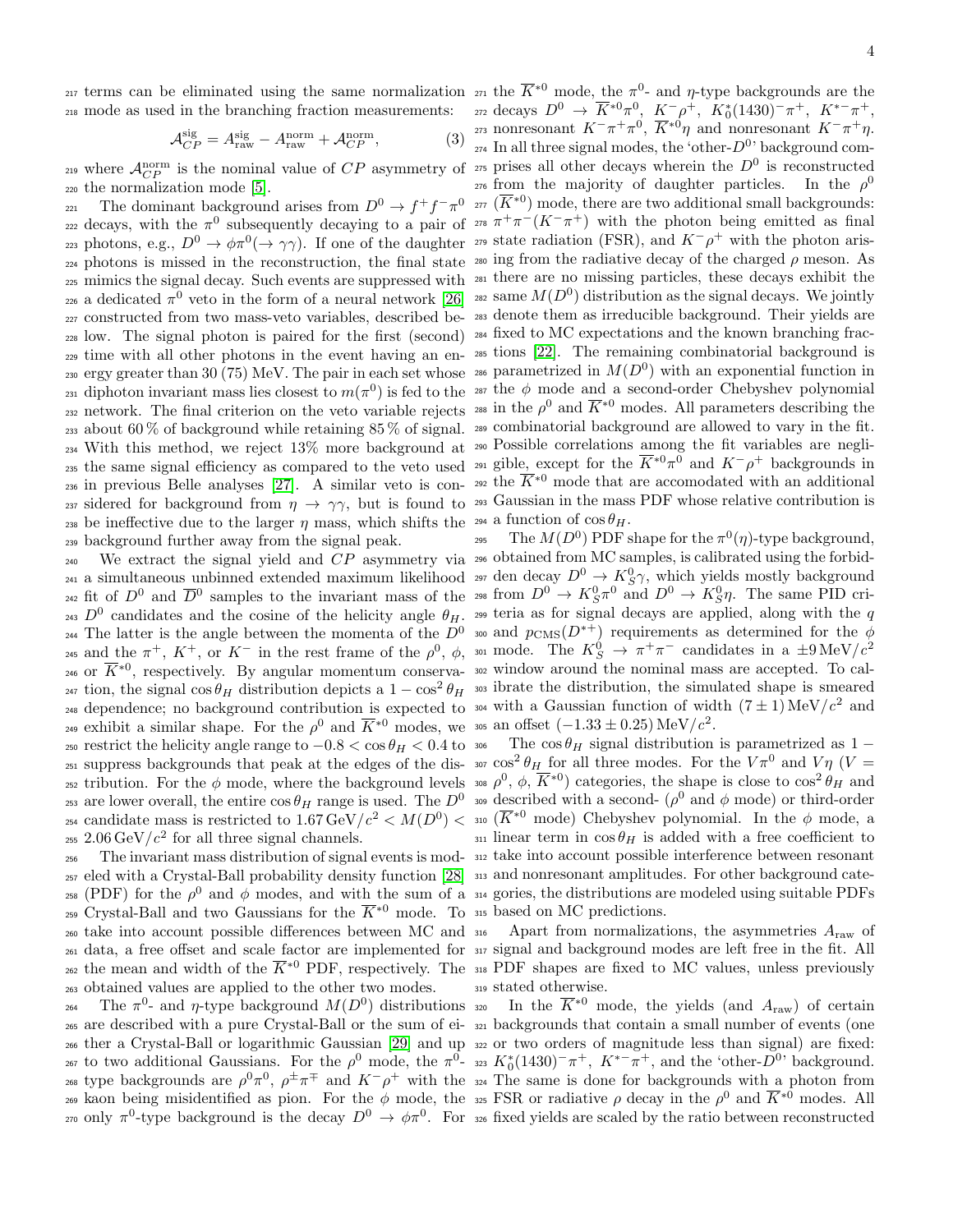<span id="page-5-1"></span>Table I. Efficiencies, extracted yields and Araw values for all signal and normalization modes. The uncertainties are statistical.

|                           | Efficiency $[\%]$ | Yield                                                        | $A_{\rm raw}$      |
|---------------------------|-------------------|--------------------------------------------------------------|--------------------|
| $\rho^0 \gamma$           | $6.77 \pm 0.09$   | $500 \pm 85$                                                 | $+0.064 \pm 0.152$ |
| $\phi\gamma$              | $9.77 \pm 0.10$   | $524 \pm 35$                                                 | $-0.091 \pm 0.066$ |
| $\overline{K}^{*0}\gamma$ | $7.81 \pm 0.03$   | $9104 \pm 396$                                               | $-0.002 \pm 0.020$ |
| $\pi^+\pi^-$              | $21.4 \pm 0.12$   | $(1.28 \pm 0.01) \times 10^5$ $(8.1 \pm 3.0) \times 10^{-3}$ |                    |
| $K^+K^-$                  | $22.7 \pm 0.12$   | $(3.62 \pm 0.01) \times 10^5$ $(2.2 \pm 1.7) \times 10^{-3}$ |                    |
| $K^{-}\pi^{+}$            | $27.0 \pm 0.13$   | $(4.02 \pm 0.02) \times 10^6$ $(1.3 \pm 0.5) \times 10^{-3}$ |                    |



<span id="page-5-0"></span>Figure 1. Top two panels are signal-enhanced projections of the combined  $M(D^0)$  distribution for  $D^0 \to \rho^0 \gamma$  (left) and  $\overline{K}^{*0}\gamma$  (right). Bottom two panels are the signal-enhanced  $M(D^0)$  (left) and  $\cos \theta_H$  (right) distributions for  $D^0 \to \phi \gamma$ . Fit results are superimposed, with the fit components identified in the panel legend.

<sup>327</sup> signal events in data and simulation of the normalization <sup>328</sup> modes. We impose an additional constraint in the  $\overline{K}^{*0}$ <sup>329</sup> mode by assigning two common  $A_{\text{raw}}$  variables to  $\pi^0$ - and  $330 \eta$ -type backgrounds, respectively. Since all are Cabibbo- $331$  favored decays,  $\mathcal{A}_{CP}$  is expected to be zero, while other 332 asymmetries contributing to  $A_{\text{raw}}$  are the same for decays <sup>333</sup> with the same final-state particles.

 $Fig. 1$  $Fig. 1$  shows the signal-enhanced  $M(D^0)$  projections of 335 the combined sample in the region  $-0.3 < \cos \theta_H < 0.3$  solumerally requirements are estimated on the  $\overline{K}^{*0}$  mode by re-<sup>336</sup> for all three signal modes, as well as the signal-enhanced <sup>392</sup> peating the fit without any constraint on the variable in 337  $\cos\theta_H$  projection in the 1.85 GeV/ $c^2$  <  $M(D^0)$  < 393 question. The systematic error is the difference between 338 1.88 GeV/ $c^2$  region for the  $\phi\gamma$  mode [\[30\]](#page-7-27). The obtained <sub>394</sub> the central value of the ratio  $N_{\rm sig}/\varepsilon_{\rm sig}$  from this fit and <sup>339</sup> signal yields and raw asymmetries are listed in Table [I,](#page-5-1) <sup>395</sup> that of the nominal fit. The obtained uncertainties are 340 along with reconstruction efficiencies. The background  $\frac{1}{396}$  0.23% for  $E_9/E_{25}$  and 1.15% for  $E_7$ . <sup>341</sup> raw asymmetries are consistent with zero.

<sup>342</sup> The analysis of the normalization modes relies on the <sup>398</sup> on the mass of the vector meson are estimated using <sup>343</sup> previous analysis by Belle [\[31\]](#page-7-28). The same selection cri-<sup>399</sup> the mass distribution, modeled with a relativistic Breit- $344$  teria as for signal modes for PID, vertex fit, q and  $400$  Wigner function. In the signal window, we compare the

<sup>345</sup>  $p_{\text{CMS}}(D^{*+})$  are applied. The signal yield is extracted by <sup>346</sup> subtracting the background in a signal window of  $M(D^0)$ , <sup>347</sup> where the background is estimated from a symmetrical <sup>348</sup> upper and lower sideband. The signal window and side-<sup>349</sup> bands for the  $\pi^+\pi^-$  mode are  $\pm 15$  MeV/ $c^2$  and  $\pm (20-35)$ 350 MeV/ $c^2$  around the nominal value [\[22\]](#page-7-20), respectively. For <sup>351</sup> the  $K^+K^-$  mode, the signal window is  $\pm 14$  MeV/ $c^2$  and <sup>352</sup> sidebands are  $\pm$ (31-45) MeV/ $c^2$ , whereas for the  $K^-\pi^+$ 353 mode, the signal window is  $\pm 16.2$  MeV/ $c<sup>2</sup>$  and sidebands <sup>354</sup> are  $\pm (28.8 - 45.0)$  MeV/ $c<sup>2</sup>$ . The obtained signal yields and <sup>355</sup> raw asymmetries are also listed in Table [I.](#page-5-1)

 The systematic uncertainties are listed in Table [II.](#page-6-0) All uncertainties are simultaneously estimated for  $\beta$  and  $A_{CP}$ , unless stated otherwise. There are two main sources: those due to the selection criteria and those arising from the signal extraction method, both for sig- nal and normalization modes. Some of the uncertain- ties from the first group cancel if they are common to the signal and respective normalization mode, such as those related to PID, vertex fit, and the requirement on <sup>365</sup>  $p_{\text{CMS}}(D^{*+})$ . A 2.2\% uncertainty is ascribed to photon reconstruction efficiency [\[32\]](#page-7-29). Due to the presence of the photon in the signal modes, the resolution of the q distribution is worse than in the normalization modes. Thus, the related uncertainties cannot be assumed to cancel completely. We separately estimate the uncer- tainty due to the q requirement using the control channel <sup>372</sup>  $D^0 \to \overline{K}^{*0}\pi^0$ . For both MC and data, the efficiency is estimated by calculating the ratio R of the signal yield, extracted with and without the requirement on  $q$ . Then, the double ratio  $R_{\rm MC}/R_{\rm data}$  is calculated to assess the possible difference between simulation and data. We ob- $_{377}$  tain  $R_{\rm MC}/R_{\rm data}(q) = 1.0100 \pm 0.0016$ . We do not correct the efficiency by the central value; instead, we assign a systematic uncertainty of 1.16%.

<sup>380</sup> The double-ratio method is also used to estimate the <sup>381</sup> uncertainty due to the  $\pi^0$ -veto requirement on the control <sup>382</sup> channel  $D^0 \to K_S^0 \pi^0$ . The veto is calculated by pairing <sup>383</sup> the first daughter photon (the more energetic one) of the <sup>384</sup>  $\pi^0$  with all others, but for the second daughter. The ratio  $385 R$  of so-discarded events is calculated for MC and data, <sup>386</sup> with all other selection criteria applied. The obtained <sup>387</sup> double ratio is  $R_{\rm MC}/R_{\rm data}(\pi^0 \,\rm veto) = 1.002 \pm 0.005$ . The <sup>388</sup> error directly translates to the systematic uncertainty of <sup>389</sup> the efficiency.

The systematic uncertainties due to the  $E_9/E_{25}$  and

<sup>397</sup> The systematic uncertainties due to the requirement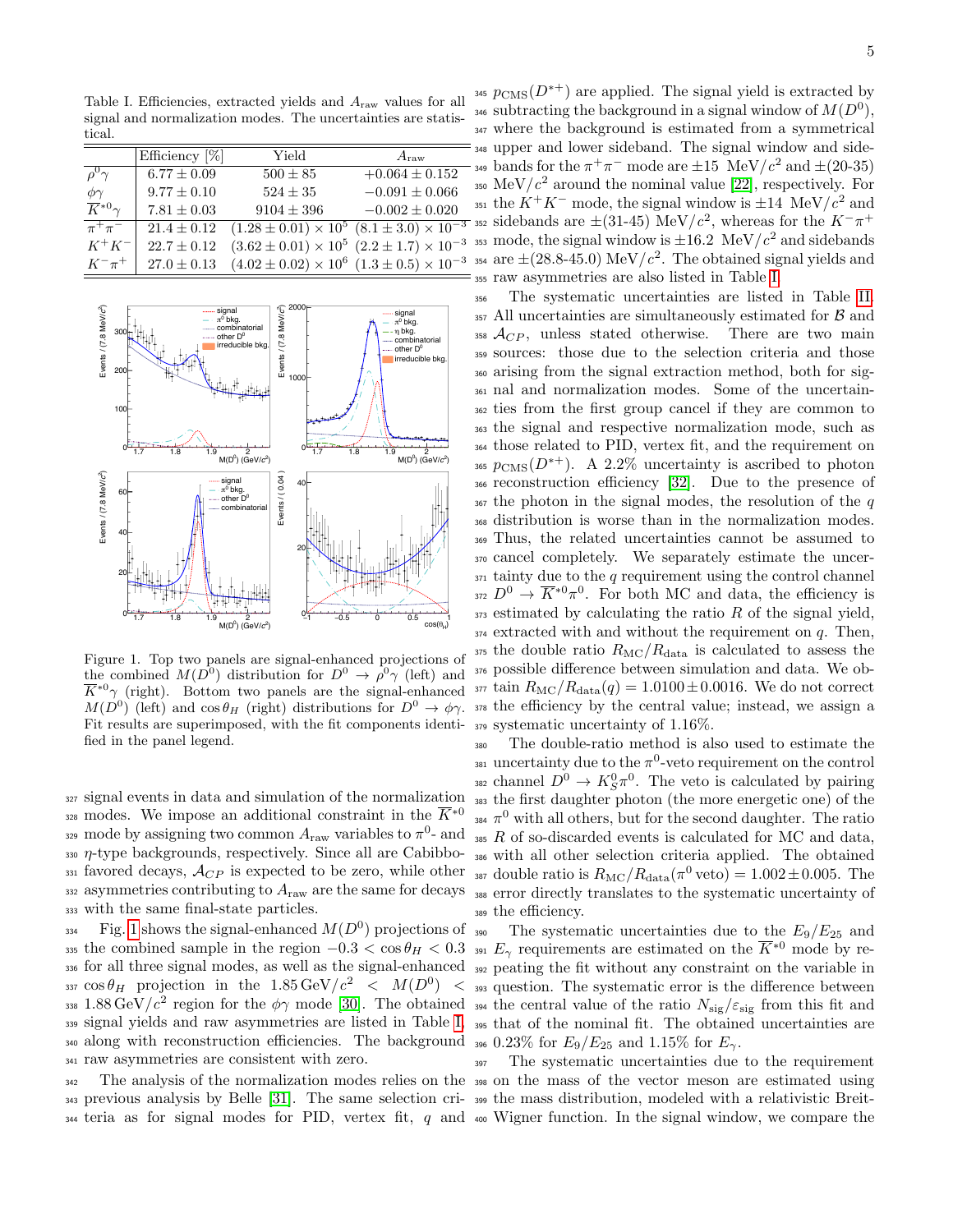integrals of the nominal function and the same modified by the uncertainties on the central value and width. The <sup>403</sup> obtained uncertainties are 0.2% for the  $\rho^0$  mode, 0.1% for <sup>404</sup> the φ mode, and 1.7% for the  $\overline{K}^{*0}$  mode. All uncertain- ties described above are summed in quadrature and the final value is listed as 'Efficiency' in Table [II.](#page-6-0) They affect only the branching fraction, as they cancel in Eq. [2.](#page-3-0)

 For the fit procedure, a systematic uncertainty must be ascribed to every parameter that is determined and fixed to MC values but might differ in data. The fit pro- cedure is repeated with each parameter varied by its un- certainty on the positive and negative sides. The larger 413 deviation from the nominal branching fraction or  $\mathcal{A}_{CP}$  value is taken as the double-sided systematic error and these are summed in quadrature for all parameters. An uncertainty is assigned to the calibration offset and width <sup>417</sup> of the  $\pi^0$ -type backgrounds. For the  $\phi$  and  $\rho^0$  modes, the uncertainty is calculated for the width scale factor (and <sup>419</sup> of the signal  $M(D^0)$  PDF and  $\pi^0$ -type background varied simultaneously. All these quadratically summed uncertainties are listed as 'Fit parametrization' in Ta-<sup>422</sup> ble [II.](#page-6-0)

 The values of the fixed yields of some backgrounds in <sup>424</sup> the  $\rho^0$  and  $\overline{K}^{*0}$  mode are varied according to the uncer- tainties of the respective branching fractions [\[22\]](#page-7-20). For the category with the FSR photon, a 20% variation is used [\[33\]](#page-7-30). As the branching fractions contributing to the <sup>428</sup> 'other- $D^{0}$ ' background in the  $\overline{K}^{*0}$  mode are unknown, we apply the largest variation from among other cate- gories. The quadratically summed uncertainty is listed as 'Background normalization' in Table [II.](#page-6-0)

<sup>432</sup> For the normalization modes, the procedure is repeated 433 with shifted sidebands, starting from  $\pm 25 \,\mathrm{MeV}/c^2$  from <sup>434</sup> the nominal  $m(D^0)$  value. The statistical error from sideband subtraction is taken into account. Since possible <sup>436</sup> differences in the signal shape between simulation and data could also affect the signal yield, a similar proce-<sup>438</sup> dure as for the calibration of the  $\pi^0$  background is per-<sup>439</sup> formed. A systematic uncertainty is assigned for the case <sup>440</sup> when the MC shape is smeared by a Gaussian of width  $^{441}$  1.6 MeV/ $c^2$ . All uncertainties arising from normalization <sup>442</sup> modes are summed in quadrature and listed as 'Normal-<sup>443</sup> ization mode' in Table [II.](#page-6-0)

<sup>444</sup> Finally, an uncertainty is assigned by varying the nom-445 inal values of the branching fractions and  $\mathcal{A}_{CP}$  of the 446 normalization modes and vector meson sub-decay modes  $476$  are consistent with no  $CP$  violation. Since the un-<sup>447</sup> by their respective uncertainties.

 $\mu_{49}$  ing fraction and  $\mathcal{A}_{CP}$  in three radiative charm decays  $\mu_{79}$  ment [\[36\]](#page-7-33). <sup>450</sup>  $D^0 \to \rho^0 \gamma$ ,  $\phi \gamma$ , and  $\overline{K}^{*0} \gamma$  using the full dataset recorded <sup>451</sup> by the Belle experiment. We report the first observa-<sup>481</sup> of the accelerator; the KEK cryogenics group for effi-<sup>452</sup> tion of  $D^0 \to \rho^0 \gamma$  with a significance of 5.5 $\sigma$ , including <sup>482</sup> cient solenoid operations; and the KEK computer group, <sup>453</sup> systematic uncertainties. The significance is calculated <sup>483</sup> the NII, and PNNL/EMSL for valuable computing and  $\frac{454}{454}$  as  $\sqrt{-2\ln(\mathcal{L}_0/\mathcal{L}_{\text{max}})}$ , where  $\mathcal{L}_0$  is the likelihood value  $\frac{454}{454}$  SINET4 network support. We acknowledge support from  $_{455}$  with the signal yield fixed to zero and  $\mathcal{L}_{\rm max}$  is that of  $_{485}$  MEXT, JSPS and Nagoya's TLPRC (Japan); ARC (Aus-

<span id="page-6-0"></span>

|                               |  |                                              |  | $\sigma(\mathcal{B})/\mathcal{B} \stackrel{[\%]}{\otimes} \left[ \begin{matrix} \mathcal{A}_{CP} \end{matrix} \right] \times 10^{-3}$<br>$\phi \stackrel{K^{*0}}{K^{*0}} \rho^0 \stackrel{\phi}{\otimes} \overline{K^{*0}} \rho^0$ |                                      |     |
|-------------------------------|--|----------------------------------------------|--|------------------------------------------------------------------------------------------------------------------------------------------------------------------------------------------------------------------------------------|--------------------------------------|-----|
|                               |  |                                              |  |                                                                                                                                                                                                                                    |                                      |     |
| Efficiency                    |  | 2.8 3.3 2.8                                  |  |                                                                                                                                                                                                                                    |                                      |     |
| Fit parametrization           |  |                                              |  |                                                                                                                                                                                                                                    | $1.0$ $2.8$ $2.3$ $ 0.1$ $0.4$ $5.3$ |     |
| Background normalization      |  | $-$ 0.3 0.6 $-$ 0.2                          |  |                                                                                                                                                                                                                                    |                                      | 0.5 |
| Normalization mode            |  | $0.0 \quad 0.0 \quad 0.1 \mid 0.5 \quad 0.0$ |  |                                                                                                                                                                                                                                    |                                      | 0.3 |
| External $\beta$ and $A_{CP}$ |  | $2.0 \t1.0$                                  |  |                                                                                                                                                                                                                                    | $1.8 1.2\; 0.0$                      | 1.5 |
| Total                         |  | $3.6$ $4.5$ $4.1$   $1.3$ $0.4$              |  |                                                                                                                                                                                                                                    |                                      | 5.5 |

 cluded by convolving the statistical likelihood function with a Gaussian of width equal to the systematic uncer- tainty that affects the signal yield. The measured ratios of branching fractions to their normalization modes are  $_{461}$   $(1.25\pm0.21\pm0.05)\times10^{-2}$ ,  $(6.88\pm0.47\pm0.21)\times10^{-3}$  and <sup>462</sup>  $(1.19 \pm 0.05 \pm 0.05) \times 10^{-2}$  for  $D^0 \rightarrow \rho^0 \gamma$ ,  $\phi \gamma$ , and  $\overline{K}^{*0} \gamma$ , respectively. The first uncertainty is statistical and the second systematic. Using world-average values for the normalization modes [\[22\]](#page-7-20), we obtain

$$
\mathcal{B}(D^0 \to \rho^0 \gamma) = (1.77 \pm 0.30 \pm 0.07) \times 10^{-5},
$$
  
\n
$$
\mathcal{B}(D^0 \to \phi \gamma) = (2.76 \pm 0.19 \pm 0.10) \times 10^{-5},
$$
  
\n
$$
\mathcal{B}(D^0 \to \overline{K}^{*0} \gamma) = (4.66 \pm 0.21 \pm 0.21) \times 10^{-4}.
$$

<sup>466</sup> For the  $\rho^0$  mode, the obtained value is considerably larger <sup>467</sup> than theoretical expectations [\[34,](#page-7-31) [35\]](#page-7-32). The result of the  $468 \phi$  mode is improved compared to the previous determi-<sup>469</sup> nations by Belle and BABAR, and is consistent with the <sup>470</sup> world average value [\[22\]](#page-7-20). Our branching fraction of the  $\overline{K}^{*0}$  mode is 3.3 $\sigma$  above the BABAR measurement [\[12\]](#page-7-10). <sup>472</sup> Both  $\phi$  and  $\overline{K}^{*0}$  results agree with the latest theoretical <sup>473</sup> calculations [\[10\]](#page-7-8).

 $474$  We also report the first measurement of  $\mathcal{A}_{CP}$  in these <sup>475</sup> decays. The values, obtained from Eq. [3:](#page-4-0)

$$
\mathcal{A}_{CP} (D^0 \to \rho^0 \gamma) = +0.056 \pm 0.152 \pm 0.006,
$$
  
\n
$$
\mathcal{A}_{CP} (D^0 \to \phi \gamma) = -0.094 \pm 0.066 \pm 0.001,
$$
  
\n
$$
\mathcal{A}_{CP} (D^0 \to \overline{K}^{*0} \gamma) = -0.003 \pm 0.020 \pm 0.000,
$$

<sup>448</sup> We have conducted a measurement of the branch-<sup>478</sup> be greatly enhanced at the upcoming Belle II experi-<sup>477</sup> certainty is statistically dominated, the sensitivity can

<sup>456</sup> the nominal fit. The systematic uncertainties are in-<sup>486</sup> tralia); FWF (Austria); NSFC and CCEPP (China);We thank the KEKB group for excellent operation